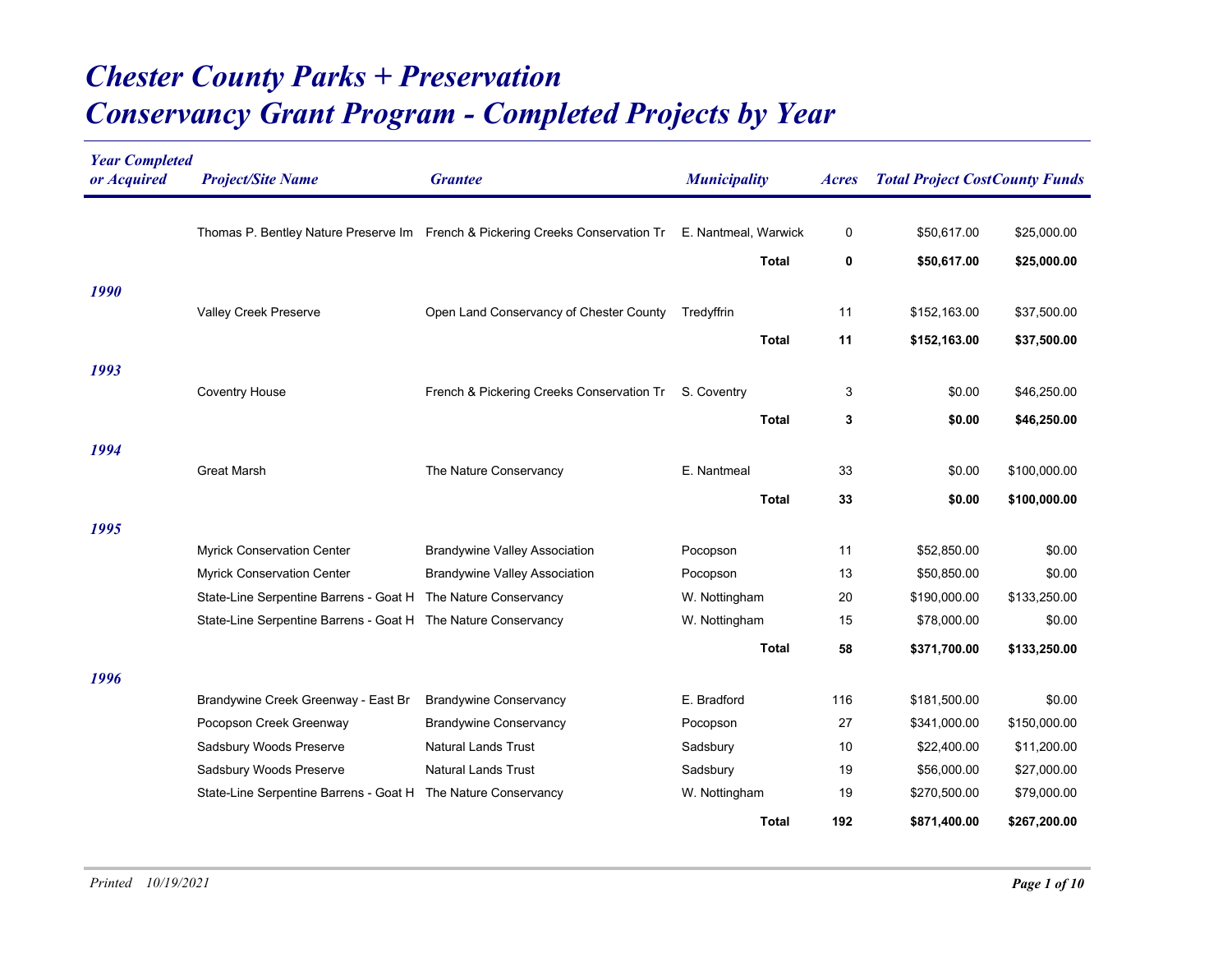| <b>Year Completed</b><br>or Acquired | <b>Project/Site Name</b>                | <b>Grantee</b>                            | <b>Municipality</b> | <i>Acres</i>   | <b>Total Project CostCounty Funds</b> |                |
|--------------------------------------|-----------------------------------------|-------------------------------------------|---------------------|----------------|---------------------------------------|----------------|
| 1997                                 |                                         |                                           |                     |                |                                       |                |
|                                      | <b>Coventry House</b>                   | French & Pickering Creeks Conservation Tr | S. Coventry         | 5              | \$80,000.00                           | \$20,000.00    |
|                                      | <b>Myrick Conservation Center</b>       | <b>Brandywine Valley Association</b>      | Pocopson            | 20             | \$187,699.00                          | \$132,699.00   |
|                                      | <b>Pickering Creek Greenway</b>         | French & Pickering Creeks Conservation Tr | W. Pikeland         | 11             | \$121,000.00                          | \$0.00         |
|                                      | <b>Pickering Creek Greenway</b>         | French & Pickering Creeks Conservation Tr | W. Pikeland         | 31             | \$225,000.00                          | \$0.00         |
|                                      | <b>Pickering Creek Greenway</b>         | French & Pickering Creeks Conservation Tr | W. Pikeland         | 36             | \$18,000.00                           | \$0.00         |
|                                      | Sadsbury Woods Preserve                 | <b>Natural Lands Trust</b>                | Sadsbury            | 148            | \$321,725.50                          | \$166,225.50   |
|                                      | <b>Stroud Preserve</b>                  | <b>Natural Lands Trust</b>                | W. Bradford         | 21             | \$291,500.00                          | \$82,750.00    |
|                                      | Valley Creek Preserve                   | Open Land Conservancy of Chester County   | Tredyffrin          | $\overline{7}$ | \$204,160.47                          | \$23,160.47    |
|                                      |                                         |                                           | <b>Total</b>        | 280            | \$1,449,084.97                        | \$424,834.97   |
| 1998                                 |                                         |                                           |                     |                |                                       |                |
|                                      | Brandywine Creek Greenway - West Br     | <b>Brandywine Conservancy</b>             | W. Bradford         | 62             | \$197,727.98                          | \$196,231.50   |
|                                      | Brandywine Creek Greenway - West Br     | <b>Brandywine Conservancy</b>             | E. Bradford         | 30             | \$240,500.00                          | \$0.00         |
|                                      | <b>Crow's Nest Preserve</b>             | <b>Natural Lands Trust</b>                | Warwick             | 25             | \$241,080.00                          | \$121,080.00   |
|                                      | <b>Myrick Conservation Center</b>       | <b>Brandywine Valley Association</b>      | Pocopson            | 14             | \$21,000.00                           | \$0.00         |
|                                      | Pocopson Creek Greenway                 | <b>Brandywine Conservancy</b>             | Pocopson            | 47             | \$502,252.00                          | \$250,000.00   |
|                                      | Sadsbury Woods Preserve                 | <b>Natural Lands Trust</b>                | Sadsbury            | 9              | \$63,306.00                           | \$34,306.00    |
|                                      | Sadsbury Woods Preserve                 | <b>Natural Lands Trust</b>                | W. Caln             | 15             | \$41,123.50                           | \$20,493.50    |
|                                      | Sadsbury Woods Preserve                 | <b>Natural Lands Trust</b>                | Sadsbury            | 20             | \$43,178.12                           | \$23,178.12    |
|                                      | Sadsbury Woods Preserve                 | <b>Natural Lands Trust</b>                | Sadsbury            | 6              | \$20,442.00                           | \$11,442.00    |
|                                      | Sadsbury Woods Preserve                 | <b>Natural Lands Trust</b>                | W. Caln             | 22             | \$252,932.00                          | \$127,832.00   |
|                                      | Sadsbury Woods Preserve                 | <b>Natural Lands Trust</b>                | Sadsbury            | 10             | \$70,810.75                           | \$35,810.75    |
|                                      | Sadsbury Woods Preserve                 | <b>Natural Lands Trust</b>                | Sadsbury            | 52             | \$257,948.63                          | \$130,948.63   |
|                                      | State-Line Serpentine Barrens           | The Nature Conservancy                    | W. Nottingham       | 194            | \$278,824.75                          | \$142,824.75   |
|                                      | State-Line Serpentine Barrens - Chrom   | The Nature Conservancy                    | Elk                 | 60             | \$185,832.50                          | \$93,332.50    |
|                                      | State-Line Serpentine Barrens - Notting | The Nature Conservancy                    | W. Nottingham       | 80             | \$300,428.00                          | \$152,928.00   |
|                                      | <b>Stroud Preserve</b>                  | <b>Natural Lands Trust</b>                | W. Bradford         | 10             | \$175,000.00                          | \$57,682.77    |
|                                      |                                         |                                           | <b>Total</b>        | 655            | \$2,892,386.23                        | \$1,398,090.52 |
| 1999                                 |                                         |                                           |                     |                |                                       |                |
|                                      | <b>Big Elk Woods</b>                    | <b>Brandywine Conservancy</b>             | New London          | 50             | \$767,110.00                          | \$183,580.00   |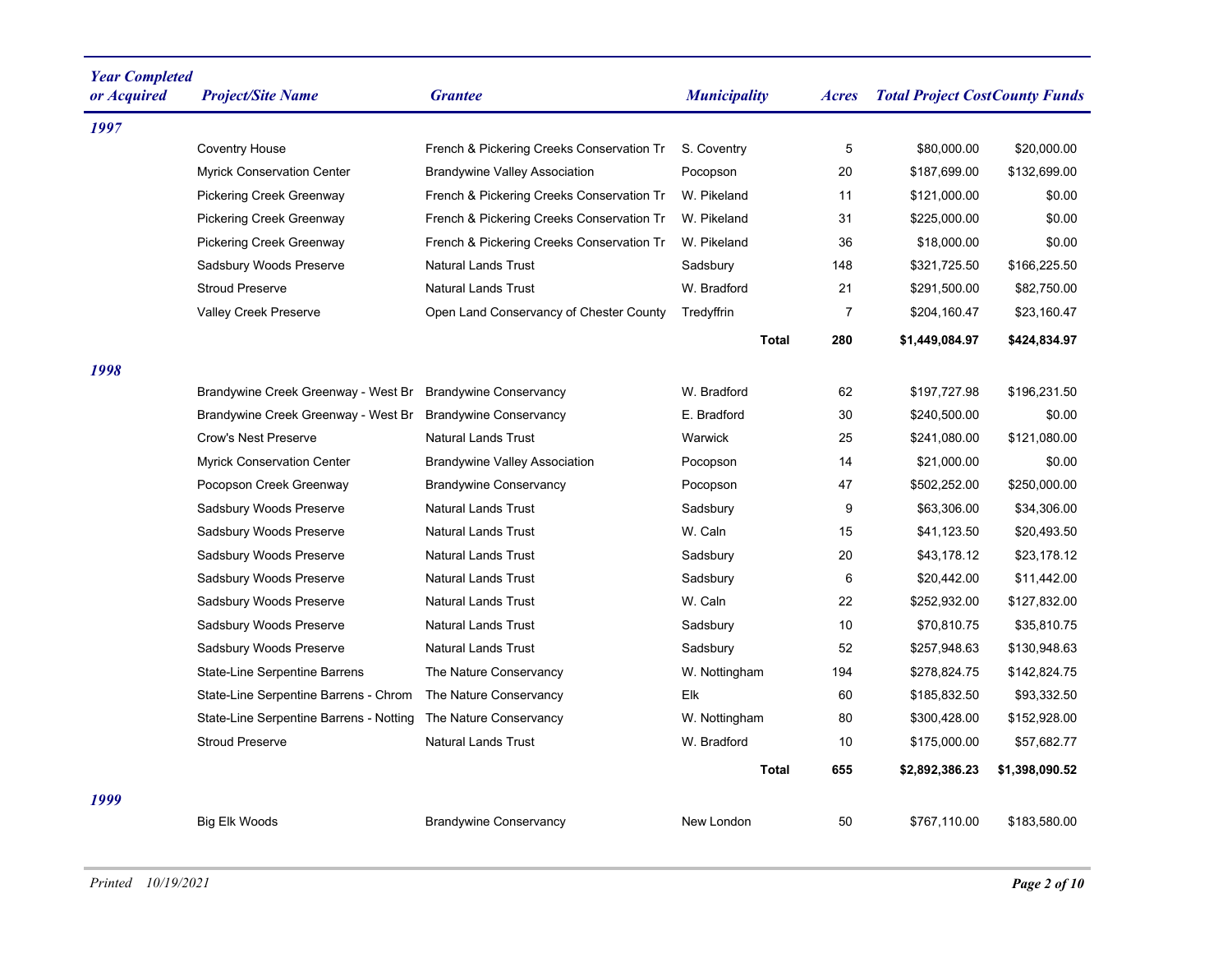| <b>Year Completed</b><br>or Acquired | <b>Project/Site Name</b>            | <b>Grantee</b>                            | <b>Municipality</b> | <b>Acres</b> | <b>Total Project CostCounty Funds</b> |                |
|--------------------------------------|-------------------------------------|-------------------------------------------|---------------------|--------------|---------------------------------------|----------------|
|                                      | <b>Cedar Hollow Preserve</b>        | Open Land Conservancy of Chester County   | Tredyffrin          | 0            | \$516,500.00                          | \$309,000.00   |
|                                      | French Creek State Park             | French & Pickering Creeks Conservation Tr | Warwick             | 77           | \$544,907.23                          | \$252,700.00   |
|                                      | <b>Hillendale Corridor</b>          | The Land Conservancy for Southern Chest   | Kennett             | 24           | \$498,000.00                          | \$252,252.00   |
|                                      | <b>Historic Yellow Springs</b>      | <b>Natural Lands Trust</b>                | W. Pikeland         | 15           | \$414,850.00                          | \$134,850.00   |
|                                      | <b>Myrick Conservation Center</b>   | <b>Brandywine Valley Association</b>      | Pocopson            | 6            | \$16,800.00                           | \$0.00         |
|                                      | Pickering Creek Greenway            | French & Pickering Creeks Conservation Tr | W. Pikeland         | 18           | \$302,479.37                          | \$207,479.37   |
|                                      | Sadsbury Woods Preserve             | <b>Natural Lands Trust</b>                | Sadsbury            | 3            | \$55,950.00                           | \$25,950.00    |
|                                      | Sadsbury Woods Preserve             | <b>Natural Lands Trust</b>                | Sadsbury            | 31           | \$157,893.75                          | \$81,393.75    |
|                                      | <b>Stroud Preserve</b>              | <b>Natural Lands Trust</b>                | W. Bradford         | 44           | \$400,000.00                          | \$150,000.00   |
|                                      |                                     |                                           | <b>Total</b>        | 267          | \$3,674,490.35                        | \$1,597,205.12 |
| <b>2000</b>                          |                                     |                                           |                     |              |                                       |                |
|                                      | <b>Cedar Hollow Preserve</b>        | Open Land Conservancy of Chester County   | Tredyffrin          | 5            | \$204,379.00                          | \$104,379.00   |
|                                      | <b>Historic Yellow Springs</b>      | <b>Natural Lands Trust</b>                | W. Pikeland         | 83           | \$401,675.00                          | \$271,675.00   |
|                                      | <b>Marshall Mill House Preserve</b> | The Land Conservancy for Southern Chest   | Kennett             | 14           | \$434,037.50                          | \$219,037.50   |
|                                      | Sadsbury Woods Preserve             | <b>Natural Lands Trust</b>                | Sadsbury            | 26           | \$202,181.00                          | \$79,431.00    |
|                                      | Sadsbury Woods Preserve             | <b>Natural Lands Trust</b>                | Sadsbury            | 27           | \$178,325.00                          | \$93,325.00    |
|                                      | Sadsbury Woods Preserve             | <b>Natural Lands Trust</b>                | W. Caln             | 11           | \$35,169.75                           | \$16,869.75    |
|                                      | Welkinweir                          | <b>Green Valleys Association</b>          | E. Nantmeal         | 36           | \$265,500.00                          | \$115,500.00   |
|                                      |                                     |                                           | <b>Total</b>        | 201          | \$1,721,267.25                        | \$900,217.25   |
| 2001                                 |                                     |                                           |                     |              |                                       |                |
|                                      | <b>Brandywine Battlefield</b>       | <b>Brandywine Conservancy</b>             | Birmingham          | 55           | \$1,445,000.00                        | \$400,000.00   |
|                                      | White Clay Creek Greenway           | <b>Brandywine Conservancy</b>             | London Britain      | 77           | \$213,691.84                          | \$108,691.84   |
|                                      | White Clay Creek Greenway           | London Britain Township Land Trust        | London Britain      | 13           | \$219,491.00                          | \$103,186.87   |
|                                      |                                     |                                           | Total               | 145          | \$1,878,182.84                        | \$611,878.71   |
| 2002                                 |                                     |                                           |                     |              |                                       |                |
|                                      | Ashbridge Preserve                  | <b>Willistown Conservation Trust</b>      | E. Goshen           | 0            | \$2,774,527.00                        | \$1,110,000.00 |
|                                      | Ashbridge Preserve                  | <b>Willistown Conservation Trust</b>      | E. Goshen           | 55           | \$1,617,234.00                        | \$550,000.00   |
|                                      | <b>Brandywine Battlefield</b>       | <b>Natural Lands Trust</b>                | Thornbury           | 111          | \$4,517,728.98                        | \$567,728.98   |
|                                      | Brandywine Creek Greenway - Mason   | Pennsbury Land Trust                      | Pennsbury           | 76           | \$1,118,359.25                        | \$518,359.25   |
|                                      | <b>Cedar Hollow Preserve</b>        | Open Land Conservancy of Chester County   | Tredyffrin          | 62           | \$190,000.00                          | \$84,990.00    |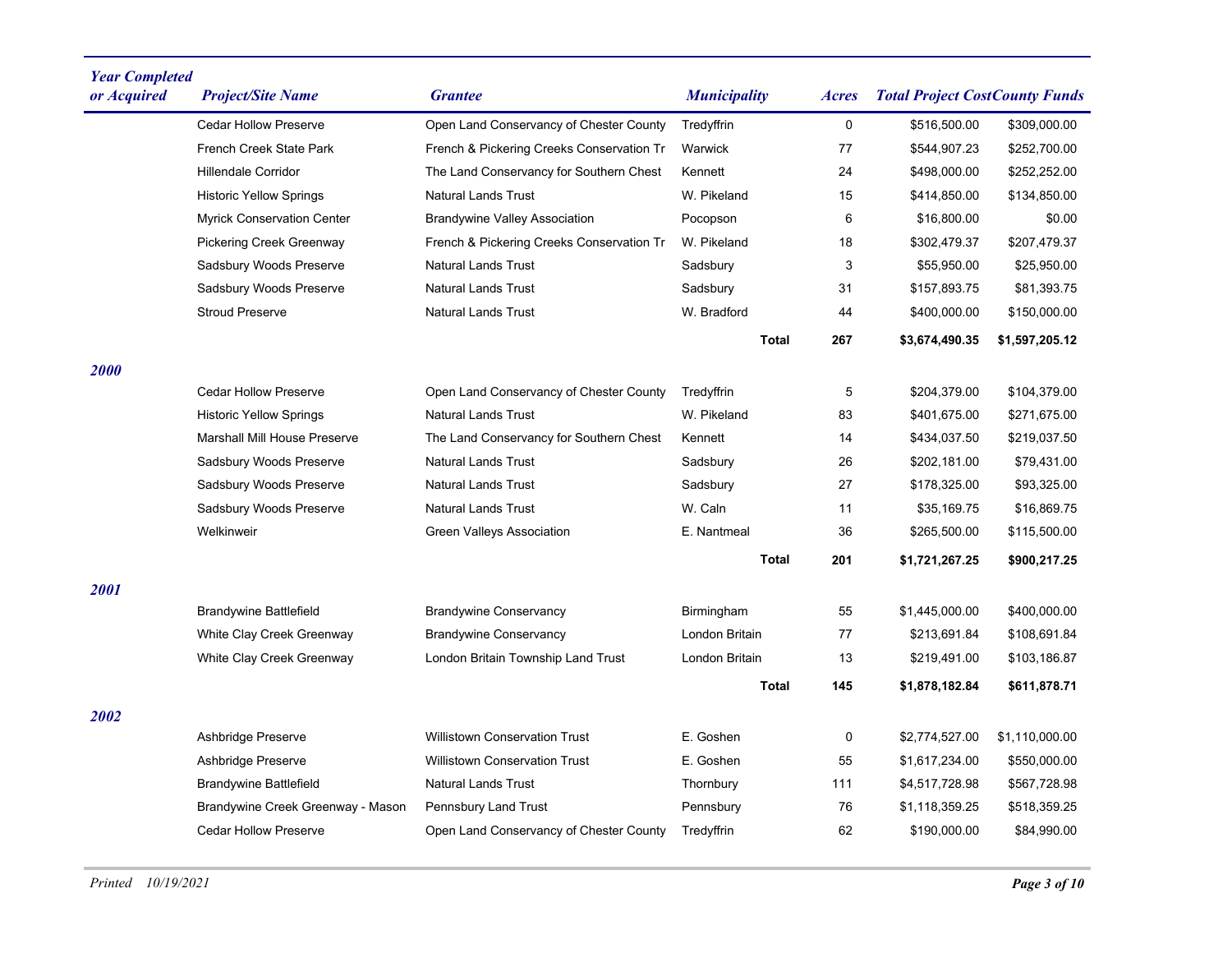| <b>Year Completed</b><br>or Acquired | <b>Project/Site Name</b>            | <b>Grantee</b>                             | <b>Municipality</b> | <i>Acres</i> | <b>Total Project CostCounty Funds</b> |                |
|--------------------------------------|-------------------------------------|--------------------------------------------|---------------------|--------------|---------------------------------------|----------------|
|                                      | Gola                                | French & Pickering Creeks Conservation Tr  | W. Vincent          | 51           | \$403,700.00                          | \$211,850.00   |
|                                      | Horse-Shoe Trail                    | <b>Natural Lands Trust</b>                 | W. Pikeland         | 61           | \$574,750.00                          | \$245,848.50   |
|                                      | Red Clay Creek Headwaters           | E. Marlborough Land Trust / Red Clay Valle | E. Marlborough      | 10           | \$111,891.82                          | \$61,891.82    |
|                                      | <b>Wallace Township Preserve</b>    | <b>Wallace Trust</b>                       | Wallace             | 22           | \$258,726.00                          | \$133,226.00   |
|                                      |                                     |                                            | <b>Total</b>        | 448          | \$11,566,917.05                       | \$3,483,894.55 |
| 2003                                 |                                     |                                            |                     |              |                                       |                |
|                                      | <b>Baron Hills Greenway</b>         | <b>Natural Lands Trust</b>                 | Honey Brook Twp.    | 48           | \$124,000.00                          | \$72,991.74    |
|                                      | <b>Baron Hills Greenway</b>         | <b>Natural Lands Trust</b>                 | Honey Brook Twp.    | 47           | \$201,500.00                          | \$114,000.00   |
|                                      | Birch Run Forest (Chester County)   | <b>Natural Lands Trust</b>                 | W. Caln             | 113          | \$695,940.00                          | \$204,308.75   |
|                                      | <b>Brandywine Battlefield</b>       | <b>Brandywine Conservancy</b>              | Birmingham          | 115          | \$2,000,000.00                        | \$729,523.23   |
|                                      | <b>Brandywine Battlefield</b>       | <b>Brandywine Conservancy</b>              | Birmingham          | 11           | \$173,589.50                          | \$96,889.50    |
|                                      | Brandywine Creek Greenway - East Br | <b>Natural Lands Trust</b>                 | E. Bradford         | 15           | \$344,517.89                          | \$129,523.07   |
|                                      | Sadsbury Woods Preserve             | <b>Natural Lands Trust</b>                 | Sadsbury            | 81           | \$583,000.00                          | \$347,500.00   |
|                                      | <b>Willisbrook Preserve</b>         | <b>Natural Lands Trust</b>                 | Willistown          | 0            | \$2,979,700.00                        | \$375,943.38   |
|                                      | <b>Willisbrook Preserve</b>         | <b>Natural Lands Trust</b>                 | Willistown          | 28           | \$2,925,000.00                        | \$364,500.00   |
|                                      | Willisbrook Preserve                | <b>Willistown Conservation Trust</b>       | Willistown          | 28           | \$2,925,000.00                        | \$364,500.00   |
|                                      | Willisbrook Preserve                | <b>Willistown Conservation Trust</b>       | Willistown          | 0            | \$2,925,000.00                        | \$364,500.00   |
|                                      |                                     |                                            | Total               | 485          | \$15,877,247.39                       | \$3,164,179.67 |
| <i><b>2004</b></i>                   |                                     |                                            |                     |              |                                       |                |
|                                      | Dowlin Forge Greenway               | <b>Natural Lands Trust</b>                 | E. Brandywine       | 39           | \$894,340.00                          | \$440,000.00   |
|                                      | <b>Kirkwood Preserve</b>            | <b>Natural Lands Trust</b>                 | Willistown          | 0            | \$0.00                                | \$250,000.00   |
|                                      | <b>Kirkwood Preserve</b>            | <b>Willistown Conservation Trust</b>       | Willistown          | 0            | \$0.00                                | \$500,000.00   |
|                                      | <b>Kirkwood Preserve</b>            | <b>Willistown Conservation Trust</b>       | Willistown          | 60           | \$5,038,000.00                        | \$500,000.00   |
|                                      | Paradise Farm Camp                  | <b>Natural Lands Trust</b>                 | E. Bradford         | 103          | \$4,222,649.00                        | \$400,000.00   |
|                                      |                                     |                                            | <b>Total</b>        | 202          | \$10,154,989.00                       | \$2,090,000.00 |
| <i><b>2005</b></i>                   |                                     |                                            |                     |              |                                       |                |
|                                      | French Creek State Park             | Natural Lands Trust/FPCCT                  | N. Coventry         | 45           | \$256,265.00                          | \$103,722.00   |
|                                      | <b>Great Marsh</b>                  | Natural Lands Trust                        | E. Nantmeal         | 164          | \$688,020.77                          | \$198,678.00   |
|                                      | Kirkwood Preserve                   | Willistown Conservation Trust              | Willistown          | 23           | \$1,014,214.00                        | \$100,000.00   |
|                                      | <b>Miller Marsh</b>                 | French & Pickering Creeks Conservation Tr  | S. Coventry         | 6            | \$78,880.00                           | \$18,000.00    |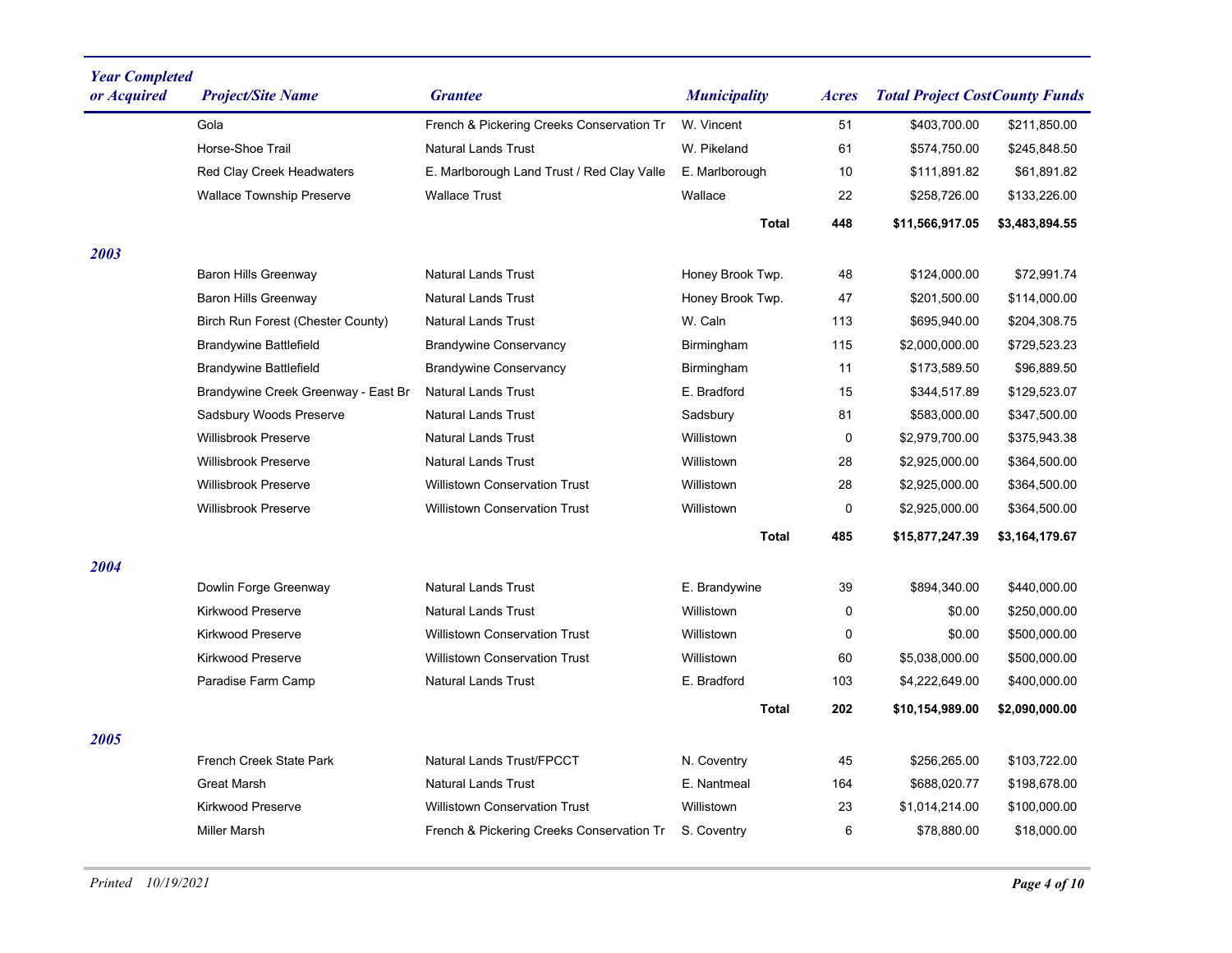| <b>Year Completed</b><br>or Acquired | <b>Project/Site Name</b>              | <b>Grantee</b>                            | <b>Municipality</b>  | Acres | <b>Total Project CostCounty Funds</b> |                |
|--------------------------------------|---------------------------------------|-------------------------------------------|----------------------|-------|---------------------------------------|----------------|
|                                      | <b>Myrick Conservation Center</b>     | <b>Brandywine Valley Association</b>      | Pocopson             | 4     | \$269,940.00                          | \$136,508.75   |
|                                      | Red Clay Creek Greenway               | The Land Conservancy for Southern Chest   | Kennett              | 29    | \$822,033.75                          | \$315,000.00   |
|                                      | White Clay Creek Preserve             | <b>Natural Lands Trust</b>                | London Britain       | 100   | \$1,082,835.00                        | \$500,000.00   |
|                                      |                                       |                                           | Total                | 371   | \$4,212,188.52                        | \$1,371,908.75 |
| 2006                                 |                                       |                                           |                      |       |                                       |                |
|                                      | Sadsbury Woods Preserve               | <b>Natural Lands Trust</b>                | W. Caln              | 10    | \$77,340.00                           | \$38,515.50    |
|                                      | Valhalla Farm                         | French & Pickering Creeks Conservation Tr | Charlestown          | 36    | \$749,022.26                          | \$200,000.00   |
|                                      |                                       |                                           | <b>Total</b>         | 46    | \$826,362.26                          | \$238,515.50   |
| 2007                                 |                                       |                                           |                      |       |                                       |                |
|                                      | Brandywine Battlefield                | <b>Brandywine Conservancy</b>             | Birmingham           | 93    | \$8,000,000.00                        | \$1,311,400.00 |
|                                      | Camp Indian Run                       | <b>Natural Lands Trust</b>                | Wallace, W. Brandywi | 124   | \$1,488,820.00                        | \$700,000.00   |
|                                      | <b>Farmland Amish Easement</b>        | <b>Brandywine Conservancy</b>             | Honey Brook Twp.     | 58    | \$242,489.00                          | \$89,349.75    |
|                                      | Gosztonyi Farmland Easement           | <b>Natural Lands Trust</b>                | London Britain       | 27    | \$358,119.00                          | \$98,838.75    |
|                                      | <b>Okehocking Preserve</b>            | <b>Willistown Conservation Trust</b>      | Willistown           | 0     | \$2,191,300.00                        | \$290,000.00   |
|                                      | Sadsbury Woods Preserve               | <b>Natural Lands Trust</b>                | Sadsbury             | 5     | \$113,117.60                          | \$47,904.88    |
|                                      | Stateline Woods                       | The Land Conservancy for Southern Chest   | Kennett              | 42    | \$1,288,460.00                        | \$450,000.00   |
|                                      |                                       |                                           | Total                | 349   | \$13,682,305.60                       | \$2,987,493.38 |
| 2008                                 |                                       |                                           |                      |       |                                       |                |
|                                      | <b>Binky Lee Preserve</b>             | <b>Natural Lands Trust</b>                | W. Pikeland          | 21    | \$1,078,540.00                        | \$545,000.00   |
|                                      | <b>Birch Run Forest Land Preserve</b> | <b>Natural Lands Trust</b>                | W. Caln              | 66    | \$838,790.00                          | \$410,000.00   |
|                                      | <b>Birch Run Forest Land Preserve</b> | <b>Natural Lands Trust</b>                | W. Caln              | 104   | \$1,140,890.00                        | \$500,000.00   |
|                                      | <b>ChesLen Preserve</b>               | <b>Natural Lands Trust</b>                | Newlin               | 195   | \$3,952,800.00                        | \$650,490.00   |
|                                      | <b>ChesLen Preserve</b>               | <b>Natural Lands Trust</b>                | <b>Newlin</b>        | 0     | \$0.00                                | \$849,510.00   |
|                                      | <b>Diamond Rock Preserve</b>          | Open Land Conservancy of Chester County   | Tredyffrin           | 21    | \$394,196.00                          | \$196,598.75   |
|                                      | <b>Farmland Fisher Easement</b>       | <b>Brandywine Conservancy</b>             | Elk                  | 86    | \$1,007,279.10                        | \$284,600.00   |
|                                      | <b>Farmland Kauffman Easement</b>     | <b>Brandywine Conservancy</b>             | W. Fallowfield       | 67    | \$847,600.00                          | \$215,524.50   |
|                                      | French Creek State Park               | <b>Natural Lands Trust</b>                | N. Coventry          | 27    | \$254,884.00                          | \$124,194.75   |
|                                      | Octoraro Creek Greenway               | Lancaster County Conservancy              | W. Nottingham        | 71    | \$362,005.00                          | \$201,000.00   |
|                                      | <b>Pickering Creek Greenway</b>       | <b>Natural Lands Trust</b>                | Charlestown          | 62    | \$3,115,575.00                        | \$60,000.00    |
|                                      | Pigeon Run Greenway                   |                                           | Charlestown          | 72    | \$2,165,254.69                        | \$275,000.00   |
|                                      |                                       |                                           |                      |       |                                       |                |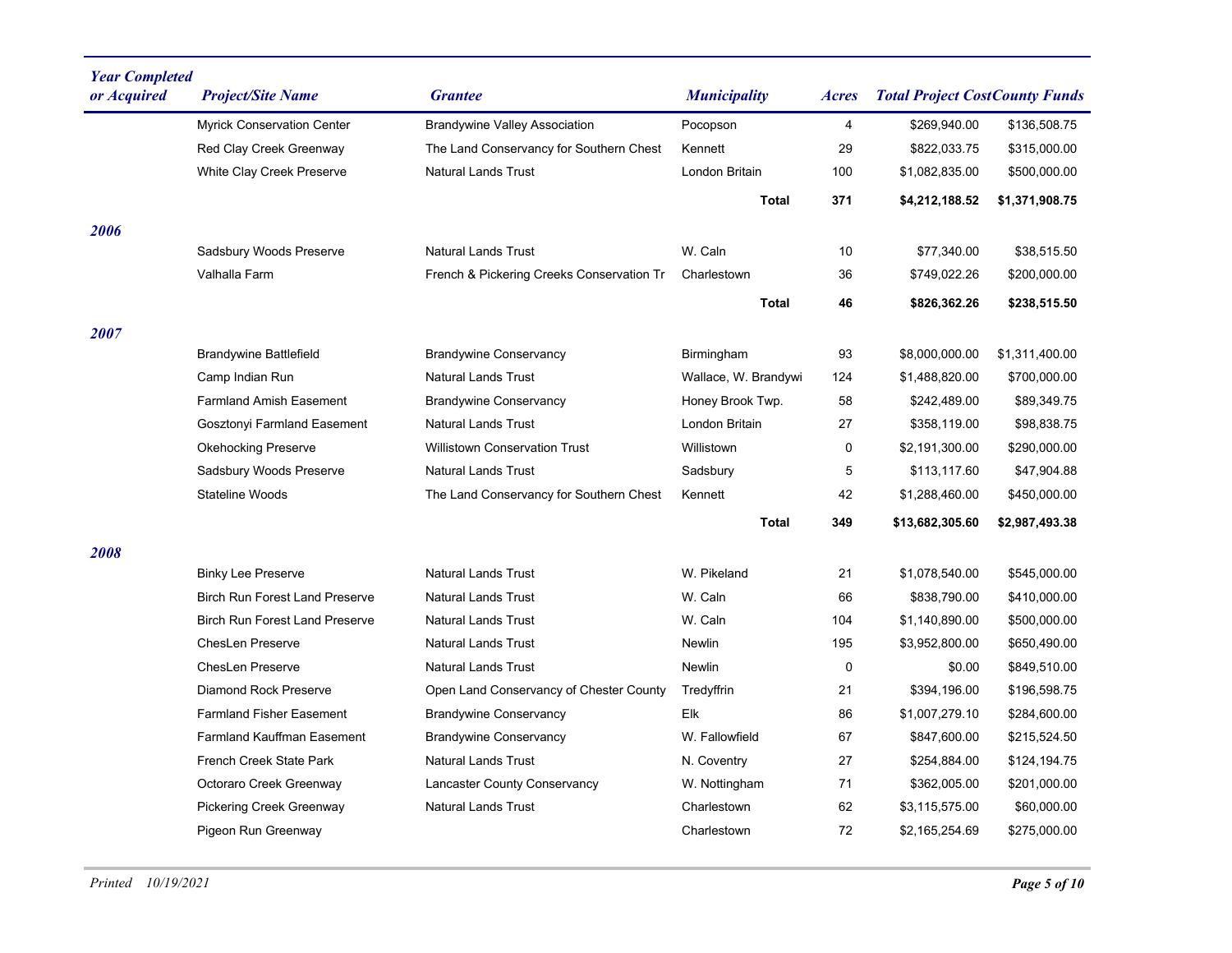| <b>Year Completed</b><br>or Acquired | <b>Project/Site Name</b>               | <b>Grantee</b>                            | <b>Municipality</b>    | Acres        | <b>Total Project CostCounty Funds</b> |                |
|--------------------------------------|----------------------------------------|-------------------------------------------|------------------------|--------------|---------------------------------------|----------------|
|                                      | Red Clay Creek Greenway                | The Land Conservancy for Southern Chest   | Kennett                | 52           | \$1,576,755.00                        | \$365,000.00   |
|                                      | St. Peters Trail                       | French & Pickering Creeks Conservation Tr | Warwick, W. Nantmea    | 45           | \$0.00                                | \$471,233.01   |
|                                      | Stateline Woods Nature Preserve        | The Land Conservancy for Southern Chest   | Kennett                | 0            | \$0.00                                | \$500,000.00   |
|                                      | <b>Stateline Woods Nature Preserve</b> | The Land Conservancy for Southern Chest   | Kennett                | 78           | \$4,637,453.00                        | \$527,000.00   |
|                                      | <b>Struble Trail</b>                   | <b>Natural Lands Trust</b>                | U. Uwchlan, Uwchlan    | 27           | \$3,148,060.51                        | \$1,500,000.00 |
|                                      | White Clay Creek Greenway              | <b>Natural Lands Trust</b>                | Franklin, London Grov  | 43           | \$373,623.00                          | \$170,397.19   |
|                                      |                                        |                                           | Total                  | 1,036        | \$24,893,705.30                       | \$7,845,548.20 |
| 2009                                 |                                        |                                           |                        |              |                                       |                |
|                                      | Crum Creek Greenway                    | <b>Willistown Conservation Trust</b>      | Willistown             | 2            | \$341,308.00                          | \$173,896.68   |
|                                      | Dowlin Forge Greenway                  | <b>Natural Lands Trust</b>                | E. Brandywine          | 62           | \$1,244,758.00                        | \$500,000.00   |
|                                      | Dowlin Forge Greenway                  | <b>Natural Lands Trust</b>                | E. Brandywine          | 37           | \$1,048,100.00                        | \$400,000.00   |
|                                      | <b>Farmland Harsh Easement</b>         | <b>Brandywine Conservancy</b>             | Honey Brook Twp.       | 68           | \$563,511.37                          | \$197,532.27   |
|                                      | <b>Farmland Hopkins Easement</b>       | <b>Natural Lands Trust</b>                | W. Pikeland, W. Vince  | 36           | \$637,000.00                          | \$70,000.00    |
|                                      | <b>Farmland Redcay Easement</b>        | <b>Brandywine Conservancy</b>             | Londonderry            | 117          | \$1,151,839.74                        | \$368,186.00   |
|                                      | Farmland Zook (Kauffman) Easement      | <b>Brandywine Conservancy</b>             | W. Fallowfield         | 19           | \$182,395.00                          | \$45,000.00    |
|                                      | <b>French Creek Trail</b>              | French & Pickering Creeks Conservation Tr | W. Vincent             | $\mathbf{1}$ | \$157,560.00                          | \$33,964.00    |
|                                      | <b>March Farmland Easement</b>         | <b>Natural Lands Trust</b>                | E. Nantmeal            | 37           | \$427,000.00                          | \$125,000.00   |
|                                      | Peacedale Preserve                     | <b>Natural Lands Trust</b>                | Franklin               | 114          | \$5,007,651.00                        | \$1,450,000.00 |
|                                      | Peacedale Preserve                     | <b>Natural Lands Trust</b>                | Franklin               | 34           | \$999,000.00                          | \$410,000.00   |
|                                      | Pigeon Run Greenway                    | French & Pickering Creeks Conservation Tr | Charlestown            | 11           | \$609,203.75                          | \$50,000.00    |
|                                      | Pigeon Run Greenway                    | French & Pickering Creeks Conservation Tr | Charlestown            | 46           | \$1,332,115.00                        | \$411,328.75   |
|                                      | <b>Struble Trail</b>                   | <b>Natural Lands Trust</b>                | E. Brandywine, E. Cal  | 22           | \$130,219.00                          | \$60,000.00    |
|                                      | White Clay Creek Preserve - Big Elk Cr | The Conservation Fund                     | Elk, Franklin, New Lon | 731          | \$16,000,000.00                       | \$3,005,250.00 |
|                                      |                                        |                                           | Total                  | 1,337        | \$29,831,660.86                       | \$7,300,157.70 |
| 2010                                 |                                        |                                           |                        |              |                                       |                |
|                                      | Marie Easement                         | <b>Natural Lands Trust</b>                | W. Brandywine          | 15           | \$256,000.00                          | \$15,094.75    |
|                                      | <b>Marshall Bridge Preserve</b>        | The Land Conservancy for Southern Chest   | Kennett                | 0            | \$0.00                                | \$400,000.00   |
|                                      | Marshall Bridge Preserve               | The Land Conservancy for Southern Chest   | Kennett                | 80           | \$2,418,304.00                        | \$400,000.00   |
|                                      | <b>Pickering Creek Greenway</b>        | <b>Natural Lands Trust</b>                | W. Pikeland            | 17           | \$224,590.00                          | \$115,998.12   |
|                                      | <b>Rushton Woods Preserve</b>          | <b>Willistown Conservation Trust</b>      | Willistown             | 0            | \$0.00                                | \$500,000.00   |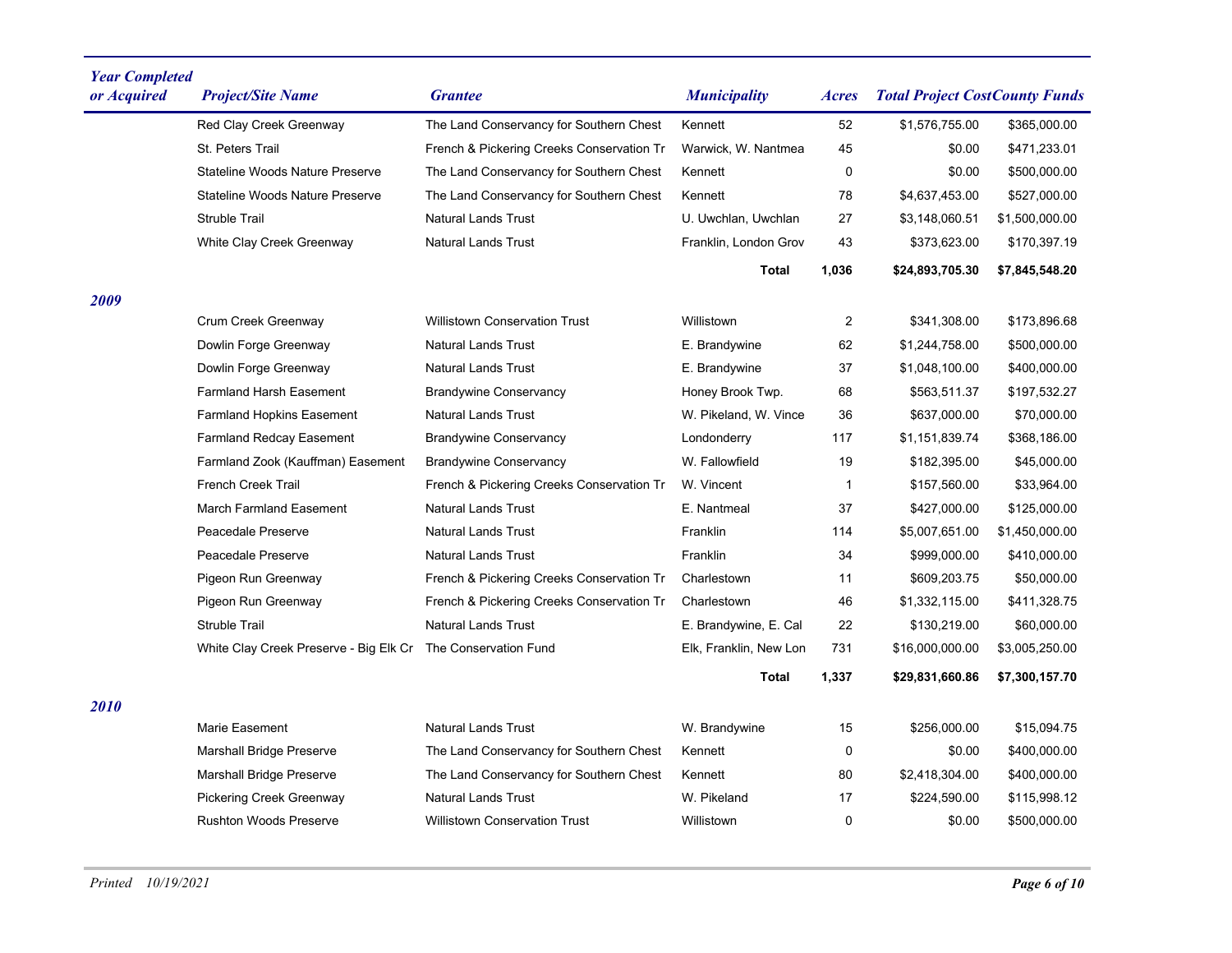| <b>Year Completed</b><br>or Acquired | <b>Project/Site Name</b>            | <b>Grantee</b>                            | <b>Municipality</b>    | <b>Acres</b> | <b>Total Project CostCounty Funds</b> |                |
|--------------------------------------|-------------------------------------|-------------------------------------------|------------------------|--------------|---------------------------------------|----------------|
|                                      | <b>Rushton Woods Preserve</b>       | <b>Willistown Conservation Trust</b>      | Willistown             | 51           | \$6,178,800.00                        | \$1,000,000.00 |
|                                      | <b>Rushton Woods Preserve</b>       | <b>Willistown Conservation Trust</b>      | Willistown             | 0            | \$0.00                                | \$500,000.00   |
|                                      | White Clay Creek Greenway           | London Britain Township Land Trust        | London Britain         | 29           | \$511,349.13                          | \$230,000.00   |
|                                      | White Clay Creek Greenway           | <b>Natural Lands Trust</b>                | London Britain         | 24           | \$383,724.00                          | \$170,000.00   |
|                                      | White Clay Creek Greenway           | <b>Natural Lands Trust</b>                | London Britain         | 66           | \$1,253,231.64                        | \$672,000.00   |
|                                      |                                     |                                           | <b>Total</b>           | 282          | \$11,225,998.77                       | \$4,003,092.87 |
| 2011                                 |                                     |                                           |                        |              |                                       |                |
|                                      | <b>Diamond Rock Preserve</b>        | Open Land Conservancy of Chester County   | Tredyffrin             | 15           | \$110,200.00                          | \$40,000.00    |
|                                      | Farmland Gray Horse Farm            | <b>Brandywine Conservancy</b>             | W. Nottingham          | 119          | \$1,728,050.00                        | \$469,730.31   |
|                                      | <b>Great Marsh</b>                  | <b>Brandywine Conservancy</b>             | E. Nantmeal            | 13           | \$252,200.00                          | \$50,149.43    |
|                                      | Keen Easement                       | <b>Natural Lands Trust</b>                | Franklin               | 97           | \$830,414.25                          | \$360,000.00   |
|                                      | Peacedale Preserve                  | <b>Natural Lands Trust</b>                | Franklin               | 14           | \$287,215.00                          | \$143,670.75   |
|                                      | <b>Robbins Easement</b>             | <b>Brandywine Conservancy</b>             | Elk                    | 99           | \$484,670.00                          | \$293,215.65   |
|                                      | Schuylkill River Trail Construction | Schuylkill River Greenway Association     | E. Pikeland, E. Vincen | 0            | \$2,003,154.50                        | \$421,965.00   |
|                                      | <b>Stroud Preserve</b>              | <b>Natural Lands Trust</b>                | E. Bradford            | $\mathbf 0$  | \$22,230.00                           | \$9,672.00     |
|                                      | White Clay Creek Greenway           | <b>Natural Lands Trust</b>                | <b>London Britain</b>  | 26           | \$510,620.00                          | \$250,000.00   |
|                                      |                                     |                                           | <b>Total</b>           | 384          | \$6,228,753.75                        | \$2,038,403.14 |
| 2012                                 |                                     |                                           |                        |              |                                       |                |
|                                      | Dogwood Trail                       | <b>Natural Lands Trust</b>                | W. Pikeland            | 11           | \$231,000.00                          | \$74,000.00    |
|                                      | <b>Farmland Anderson Easement</b>   | <b>Natural Lands Trust</b>                | W. Bradford            | 18           | \$174,500.00                          | \$45,000.00    |
|                                      | French Creek State Park             | <b>Natural Lands Trust</b>                | Warwick                | 4            | \$330,500.00                          | \$110,000.00   |
|                                      | <b>French Creek Trail</b>           | French & Pickering Creeks Conservation Tr | W. Vincent             | 0            | \$28,466.00                           | \$12,566.00    |
|                                      | Red Clay Greenway                   | The Land Conservancy for Southern Chest   | Kennett                | 11           | \$74,819.00                           | \$20,000.00    |
|                                      | Thorncroft                          | French & Pickering Creeks Conservation Tr | E. Goshen              | 59           | \$2,007,213.00                        | \$474,000.00   |
|                                      |                                     |                                           | <b>Total</b>           | 104          | \$2,846,498.00                        | \$735,566.00   |
| 2013                                 |                                     |                                           |                        |              |                                       |                |
|                                      | <b>Burgess Park Addition</b>        | <b>Wallace Trust</b>                      | Wallace                | 8            | \$82,200.00                           | \$31,000.00    |
|                                      | <b>Carmichael Easement</b>          | <b>Natural Lands Trust</b>                | W. Pikeland            | 21           | \$464,100.00                          | \$42,000.00    |
|                                      | ConaMoore Farm                      | <b>Natural Lands Trust</b>                | E. Nantmeal            | 44           | \$193,770.50                          | \$62,699.00    |
|                                      | Dilworth Farm                       | <b>Natural Lands Trust</b>                | E. Brandywine          | 82           | \$1,107,700.00                        | \$239,875.00   |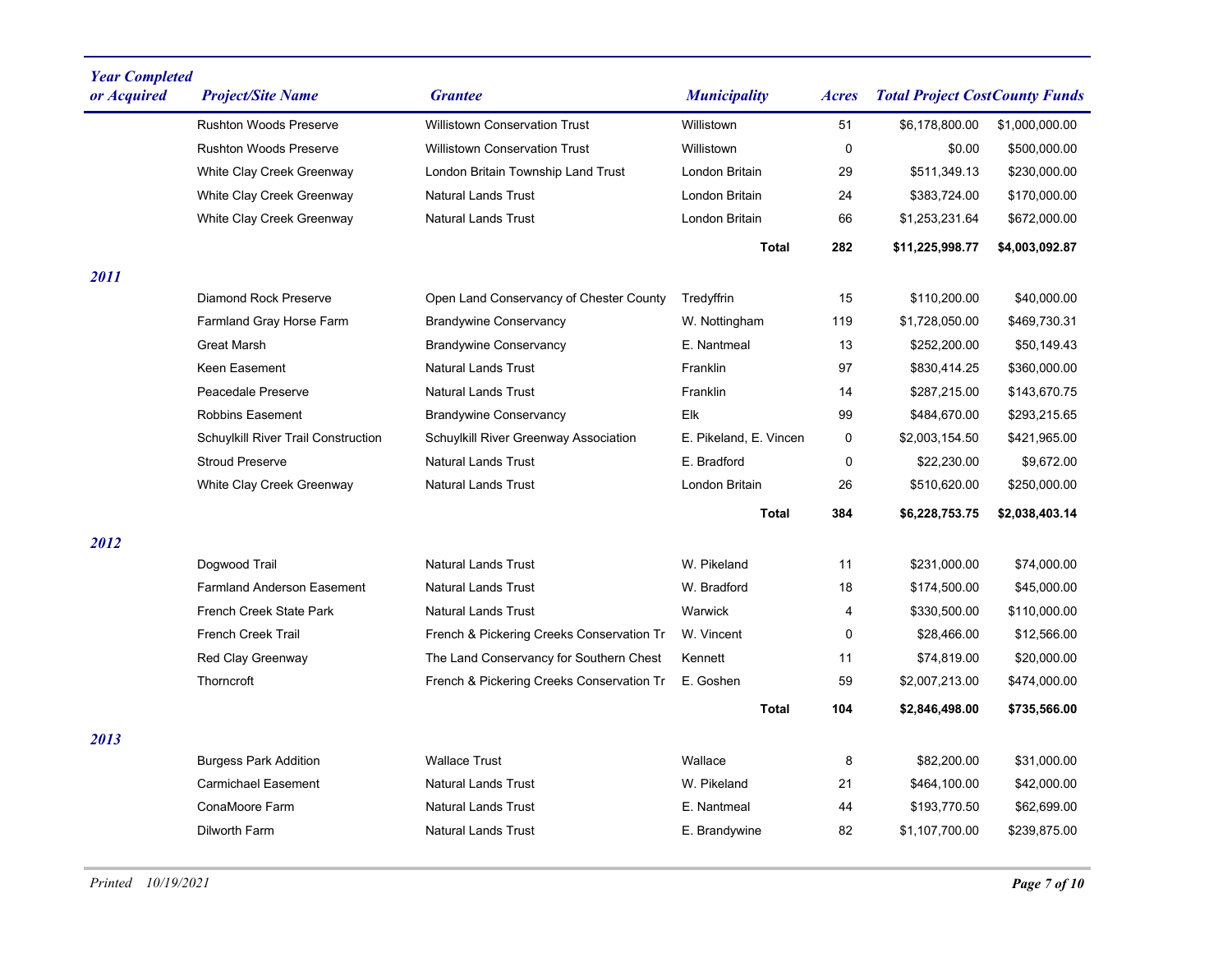| <b>Year Completed</b><br>or Acquired | <b>Project/Site Name</b>                                  | <b>Grantee</b>                            | <b>Municipality</b>    | Acres | <b>Total Project CostCounty Funds</b> |                |
|--------------------------------------|-----------------------------------------------------------|-------------------------------------------|------------------------|-------|---------------------------------------|----------------|
|                                      | Moore Family Farm                                         | <b>Brandywine Conservancy</b>             | <b>London Grove</b>    | 154   | \$798,950.00                          | \$269,296.75   |
|                                      | <b>Thayer Farm</b>                                        | French & Pickering Creeks Conservation Tr | W. Pikeland            | 28    | \$638,084.00                          | \$92,084.00    |
|                                      | White Clay Creek Greenway                                 | <b>Natural Lands Trust</b>                | London Britain         | 11    | \$77,430.00                           | \$10,000.00    |
|                                      | Why Not Farm                                              | French & Pickering Creeks Conservation Tr | E. Nantmeal            | 91    | \$654,734.00                          | \$158,500.00   |
|                                      |                                                           |                                           | <b>Total</b>           | 439   | \$4,016,968.50                        | \$905,454.75   |
| 2014                                 |                                                           |                                           |                        |       |                                       |                |
|                                      | Case Easement                                             | The Land Conservancy for Southern Chest   | Kennett                | 37    | \$666,566.00                          | \$330,000.00   |
|                                      | <b>Fisher Easement</b>                                    | <b>Brandywine Conservancy</b>             | Honey Brook Twp.       | 67    | \$323,656.00                          | \$74,969.10    |
|                                      | <b>Rushton Woods Preserve</b>                             | <b>Willistown Conservation Trust</b>      | Willistown             | 5     | \$652,500.00                          | \$263,350.00   |
|                                      | <b>Woodland Easement</b>                                  | <b>Natural Lands Trust</b>                | W. Pikeland            | 21    | \$494,700.00                          | \$39,800.00    |
|                                      |                                                           |                                           | <b>Total</b>           | 129   | \$2,137,422.00                        | \$708,119.10   |
| 2015                                 |                                                           |                                           |                        |       |                                       |                |
|                                      | Binky Lee Preserve Public Use Improve Natural Lands Trust |                                           | W. Pikeland            | 0     | \$155,139.00                          | \$75,000.00    |
|                                      | Guiseppe Easement                                         | <b>Brandywine Conservancy</b>             | Honey Brook Twp.       | 47    | \$200,498.00                          | \$44,650.00    |
|                                      | <b>Hadden Easement</b>                                    | <b>Brandywine Conservancy</b>             | Honey Brook Twp.       | 22    | \$96,313.00                           | \$17,409.20    |
|                                      | Pew Easement                                              | French & Pickering Creeks Conservation Tr | E. Nantmeal/Warwick    | 372   | \$3,007,081.00                        | \$996,121.00   |
|                                      | Sadsbury Woods Preserve                                   | <b>Natural Lands Trust</b>                | Sadsbury/W. Caln       | 0     | \$129,700.00                          | \$50,990.00    |
|                                      | <b>Stoltzfus Easement</b>                                 | <b>Brandywine Conservancy</b>             | Honey Brook Twp.       | 43    | \$238,370.00                          | \$53,141.00    |
|                                      | Thomas P. Bentley Preserve                                | French & Pickering Creeks Conservation Tr | E. Nantmeal/Warwick    | 108   | \$2,181,612.00                        | \$549,437.00   |
|                                      | <b>Yoder Easement</b>                                     | <b>Natural Lands Trust</b>                | Warwick                | 28    | \$256,652.00                          | \$54,263.00    |
|                                      |                                                           |                                           | <b>Total</b>           | 620   | \$6,265,365.00                        | \$1,841,011.20 |
| 2016                                 |                                                           |                                           |                        |       |                                       |                |
|                                      | <b>Brandywine Battlefield</b>                             | <b>Civil War Trust</b>                    | Birmingham             | 10    | \$856,401.00                          | \$390,000.00   |
|                                      | French Creek State Park                                   | <b>Natural Lands Trust</b>                | N. Coventry            | 26    | \$463,700.00                          | \$125,000.00   |
|                                      | <b>Riehl Easement</b>                                     | <b>Brandywine Conservancy</b>             | Honey Brook Twp.       | 66    | \$332,716.05                          | \$73,859.40    |
|                                      | <b>Wright Easement</b>                                    | <b>Natural Lands Trust</b>                | E. Nantmeal            | 28    | \$178,405.70                          | \$61,286.70    |
|                                      |                                                           |                                           | <b>Total</b>           | 130   | \$1,831,222.75                        | \$650,146.10   |
| 2017                                 |                                                           |                                           |                        |       |                                       |                |
|                                      | <b>Bingaman Easement</b>                                  | <b>Brandywine Conservancy</b>             | Honey Brook Twp.       | 22    | \$203,038.32                          | \$43,400.00    |
|                                      | <b>Bryn Coed Farm</b>                                     | <b>Natural Lands Trust</b>                | W. Vincent, E. Pikelan | 239   |                                       | \$0.00         |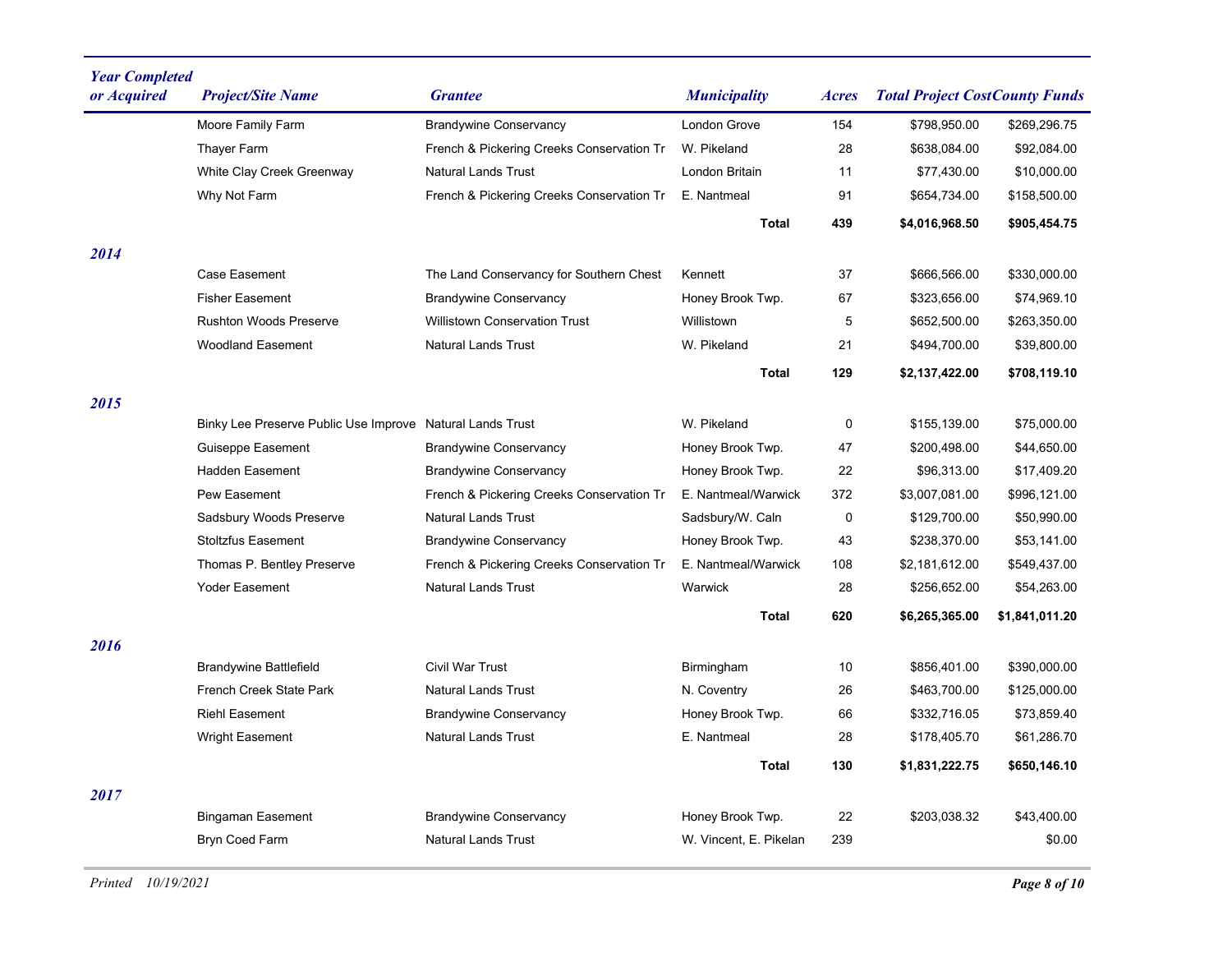| <b>Year Completed</b> |                                    |                                           |                            |              |                                       |                |
|-----------------------|------------------------------------|-------------------------------------------|----------------------------|--------------|---------------------------------------|----------------|
| or Acquired           | <b>Project/Site Name</b>           | <b>Grantee</b>                            | <i><b>Municipality</b></i> | <b>Acres</b> | <b>Total Project CostCounty Funds</b> |                |
|                       | <b>Bryn Coed Preserve</b>          | <b>Natural Lands Trust</b>                | W. Vincent, E. Pikelan     | 259          | \$4,998,534.40                        | \$2,499,267.20 |
|                       | ChesLen Preserve Brandywine Creek  | <b>Natural Lands Trust</b>                | <b>Newlin</b>              | 0            | \$70,718.00                           | \$20,027.00    |
|                       | Kauffman Easement                  | <b>Brandywine Conservancy</b>             | Honey Brook Twp.           | 17           | \$127,916.36                          | \$46,671.54    |
|                       | Kletjian Easement                  | The Land Conservancy for Southern Chest   | Kennett                    | 35           | \$727,280.00                          | \$350,000.00   |
|                       | <b>Sixteen Years Easement</b>      | French & Pickering Creeks Conservation Tr | W. Vincent                 | 99           | \$849,532.00                          | \$400,000.00   |
|                       | State Game Lands 43                | <b>Natural Lands Trust</b>                | Warwick                    | 32           | \$314,500.00                          | \$139,930.39   |
|                       | <b>Stoltzfus Easement</b>          | <b>Brandywine Conservancy</b>             | Honey Brook Twp.           | 13           | \$129,935.60                          | \$25,400.20    |
|                       | <b>Taylor Easement</b>             | <b>Natural Lands Trust</b>                | E. Coventry                | 11           | \$156,575.00                          | \$50,000.00    |
|                       | <b>Warwick Furnace Farm</b>        | French & Pickering Creeks Conservation Tr | Warwick                    | 63           | \$543,500.00                          | \$180,248.16   |
|                       |                                    |                                           | <b>Total</b>               | 789          | \$8,121,529.68                        | \$3,754,944.49 |
| 2018                  |                                    |                                           |                            |              |                                       |                |
|                       | <b>Brandywine Battlefield</b>      | <b>Brandywine Conservancy</b>             | Birmingham                 | 14           | \$1,285,940.00                        | \$375.000.00   |
|                       | <b>Brandywine Battlefield</b>      | <b>Natural Lands Trust</b>                | Birmingham/Westtown        | 84           | \$2,308,565.57                        | \$400,000.00   |
|                       | <b>Bryn Coed Farm</b>              | <b>Natural Lands Trust</b>                | W. Vincent, E. Pikelan     | 69           |                                       | \$0.00         |
|                       | <b>Bryn Coed Preserve</b>          | <b>Natural Lands Trust</b>                | W. Vincent, E. Pikelan     | 181          | \$3,001,465.60                        | \$1,500,732.80 |
|                       | <b>ChesLen Preserve Addition</b>   | <b>Natural Lands Trust</b>                | <b>Newlin</b>              | 20           | \$560,600.00                          | \$250,000.00   |
|                       | Horse-Shoe Trail                   | <b>Natural Lands Trust</b>                | W. Pikeland                | 136          | \$1,586,785.00                        | \$300,000.00   |
|                       | Kennett Greenway                   | The Land Conservancy for Southern Chest   | Kennett                    | 20           | \$692,403.00                          | \$180,000.00   |
|                       | Little Elk Creek Preserve          | The Land Conservancy for Southern Chest   | Elk                        | 179          | \$1,249,470.00                        | \$500,000.00   |
|                       | Marsh Creek State Park Addition    | <b>Natural Lands Trust</b>                | Wallace                    | 52           | \$1,744,000.00                        | \$365,552.00   |
|                       | <b>Welkinweir Addition</b>         | Green Valleys Association                 | E. Nantmeal                | 21           | \$394,540.00                          | \$180,000.00   |
|                       | White Clay Creek Preserve Addition | The Land Conservancy for Southern Chest   | London Britain             | 20           | \$441,900.00                          | \$164,790.00   |
|                       | William Penn State Forest Addition | <b>Natural Lands Trust</b>                | Honey Brook Twp., W.       | 156          | \$1,809,145.00                        | \$600,000.00   |
|                       |                                    |                                           | Total                      | 953          | \$15,074,814.17                       | \$4,816,074.80 |
| 2019                  |                                    |                                           |                            |              |                                       |                |
|                       | <b>Bryn Coed Farm</b>              | <b>Natural Lands Trust</b>                | W. Vincent, E. Pikelan     | 290          |                                       | \$0.00         |
|                       | <b>Cook Easement</b>               | <b>Natural Lands Trust</b>                | W. Pikeland                | 18           | \$264,500.00                          | \$32,400.00    |
|                       | Giangiulio/Geraghty                | <b>Natural Lands Trust</b>                | Pocopson, W. Bradfor       | 55           | \$436,615.00                          | \$150,000.00   |
|                       | <b>Glenderro Easement</b>          | <b>Natural Lands Trust</b>                | Highland                   | 58           | \$438,300.00                          | \$148,418.00   |
|                       | <b>Hess Easement</b>               | <b>Natural Lands Trust</b>                | E. Brandywine              | 17           | \$260,500.00                          | \$33,200.00    |
|                       |                                    |                                           |                            |              |                                       |                |